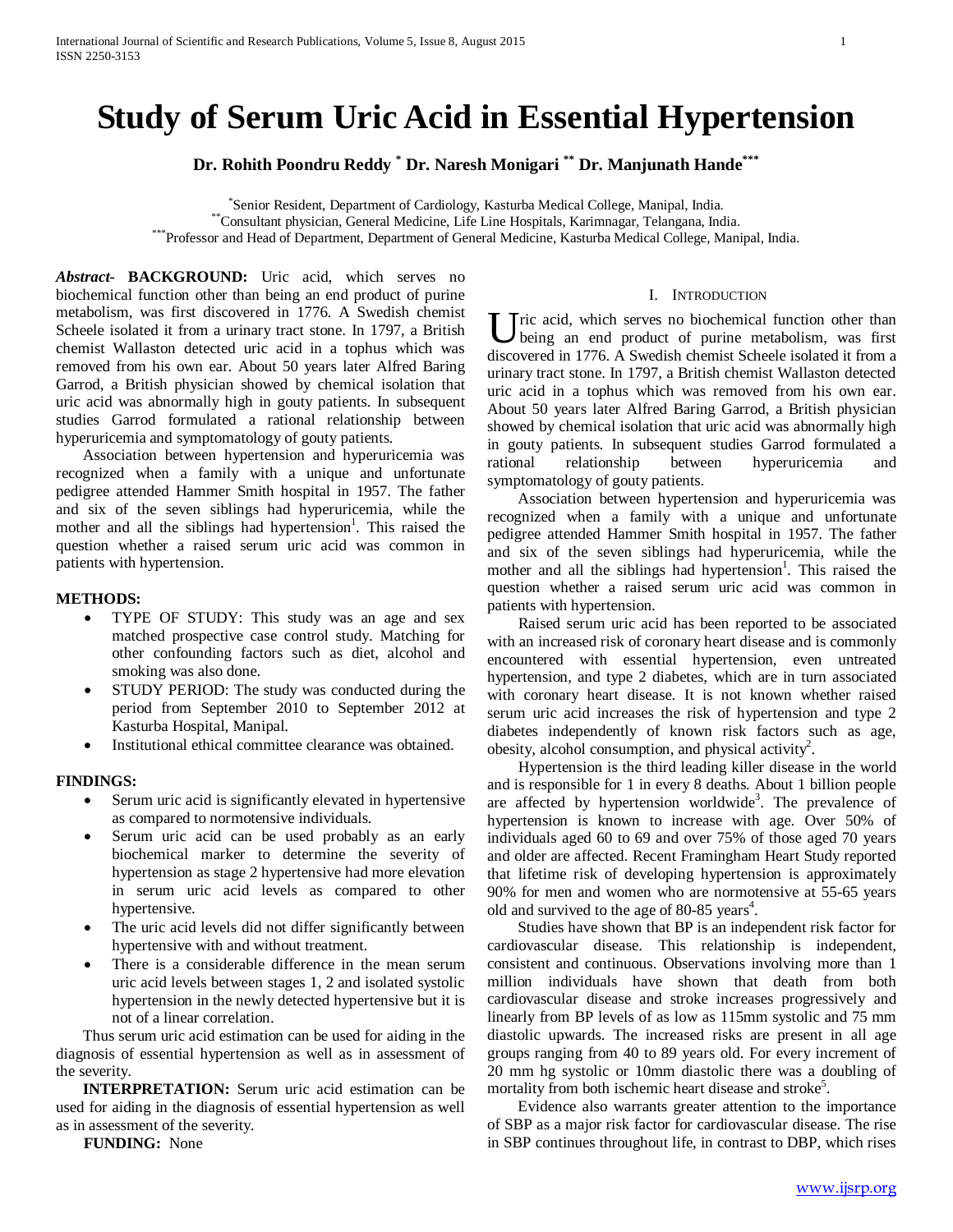until approximately 50 years age, tends to level off over the next decade, and may remain same or fall later in life. Clinical trials have demonstrated that control of isolated systolic hypertension reduces total mortality, CV mortality, and stroke and HF events<sup>6,</sup> 7 .

## **Definition**

 The best operational definition for hypertension is "the level at which the benefits (minus the risks and costs) of action exceed the risks and costs (minus the benefits) of inaction"8 .

# **Classification of Blood Pressure**

 Based on the seventh report of the Joint National Committee on prevention, detection, evaluation and treatment of high blood pressure (JNC 7 report) BP is classified into the following stages

| <b>BLOOD PRESSURE STAGING</b> |                     | <b>SYSTOLIC</b><br><b>BLOOD</b><br>PRESSURE IN MM OF HG | <b>DIASTOLIC</b><br><b>BLOOD</b><br>PRESSURE IN MM OF |
|-------------------------------|---------------------|---------------------------------------------------------|-------------------------------------------------------|
|                               |                     |                                                         | HG                                                    |
| <b>NORMAL</b>                 |                     | < 120                                                   | AND<80                                                |
|                               |                     |                                                         |                                                       |
| <b>PREHYPERTENSION</b>        |                     | 120-139                                                 | OR 80-89                                              |
|                               |                     |                                                         |                                                       |
| STAGE 1 HYPERTENSION          |                     | 140-159                                                 | OR 90-99                                              |
|                               |                     |                                                         |                                                       |
| <b>STAGE 2 HYPERTENSION</b>   |                     |                                                         |                                                       |
|                               |                     | >160                                                    | OR > 100                                              |
|                               |                     |                                                         |                                                       |
| <b>ISOLATED</b>               | $SYSTOLIC$   $>140$ |                                                         | AND $<89$                                             |
| <b>HYPERTENSION</b>           |                     |                                                         |                                                       |
|                               |                     |                                                         |                                                       |

## **Table-1: Classification of Blood Pressure for adults > 18 years**

–

 In contrast with the classification provided in the JNC VI report, a new category designated prehypertension has been added and stages 2 and 3 have been combined<sup>9</sup>.

 Patients with prehypertension are at increased risk for progression to hypertension; those in the 130/80 to 139/89 mm hg BP range are at twice the risk to develop hypertension as those with lower values.<sup>10</sup>

#### **Genetic Considerations**

 Essential hypertension is almost certainly a polygenic disorder, involving multiple genes, each having small effects on blood pressure $1$ .

## **Natural history of Untreated Hypertension**

 Both the rising SBP and falling DBP levels logically are associated with an increased risk for atherosclerotic vascular diseases. The resultant widening pulse pressures have been widely reported to be the best prognostic indicator of cardiovascular risk.

 However, an analysis of data from one million adults in 61 prospective studies found that, for predicting mortality from both stroke and coronary disease, the SBP is slightly more informative than DBP and that pulse pressure is much less informative  $12$ .

## **Hypertension and Hyperuricemia:**

Hyperuricemia is present in  $25 - 50$  % of individuals with untreated primary hypertension, about 5 times the frequency found in normotensive persons. Hyperuricemia reflects decreased renal blood flow presumably a reflection of nephrosclerosis $^{13}$ .

Raised serum uric acid concentrations in the blood are commonly encountered in essential hypertension. Although the raised

serum uric acid and episodes of gout are occasionally attributable to therapy, asymptomatic hyperuricemia not infrequently precedes the diagnosis and treatment of essential hypertension.

 The hyperuricemia observed in untreated hypertension may reflect the decrease in renal blood flow and early hypertensive nephrosclerosis. However, antihypertensive drug regimens, especially those including diuretics, do confound the link between hypertension-associated morbidity and mortality.

 Epidemiological evidence to support the contention that uric acid is an independent risk factor for hypertension- associated morbidity can be gleaned from a recent multivariate analysis of 1988-94 data on 3900 hypertensive people from the public-use database of the US National Health and Nutrition Survey (NHANES III). It showed that raised serum uric acid was associated with significantly higher sex-adjusted risk of heart attack and stroke. Hypertensive people with raised serum uric acid had a significantly higher relative risk (RR) for both heart attack and stroke. The NHANES III data support the hypothesis that uric acid is an independent risk factor for hypertensionassociated morbidity and mortality.

 The renal handling of uric acid may provide a physiological clue to why hypertension-associated morbidity is closely linked to serum uric acid. It is well established that serum uric acid increases as arterial blood pressure rises and is associated with a reduction in renal blood flow.

 High serum uric acid concentrations may increase serum sodium reabsorption at nephron sites proximal to the distal tubule, and it has been proposed that metabolic perturbations such as hyperinsulinaemia may mediate some of the effects of hypertension. (Figure 1)

 Hyperuricaemia may represent the culmination a multimetabolic syndrome in which insulin-mediated renal hemodynamic abnormalities lead to hypertensive renal damage. It seems safe to say that hyperuricaemia in hypertension may be an early indicator of hypertensive cardio renal disease, which is commonly associated with a multi-metabolic syndrome<sup> $14$ </sup>.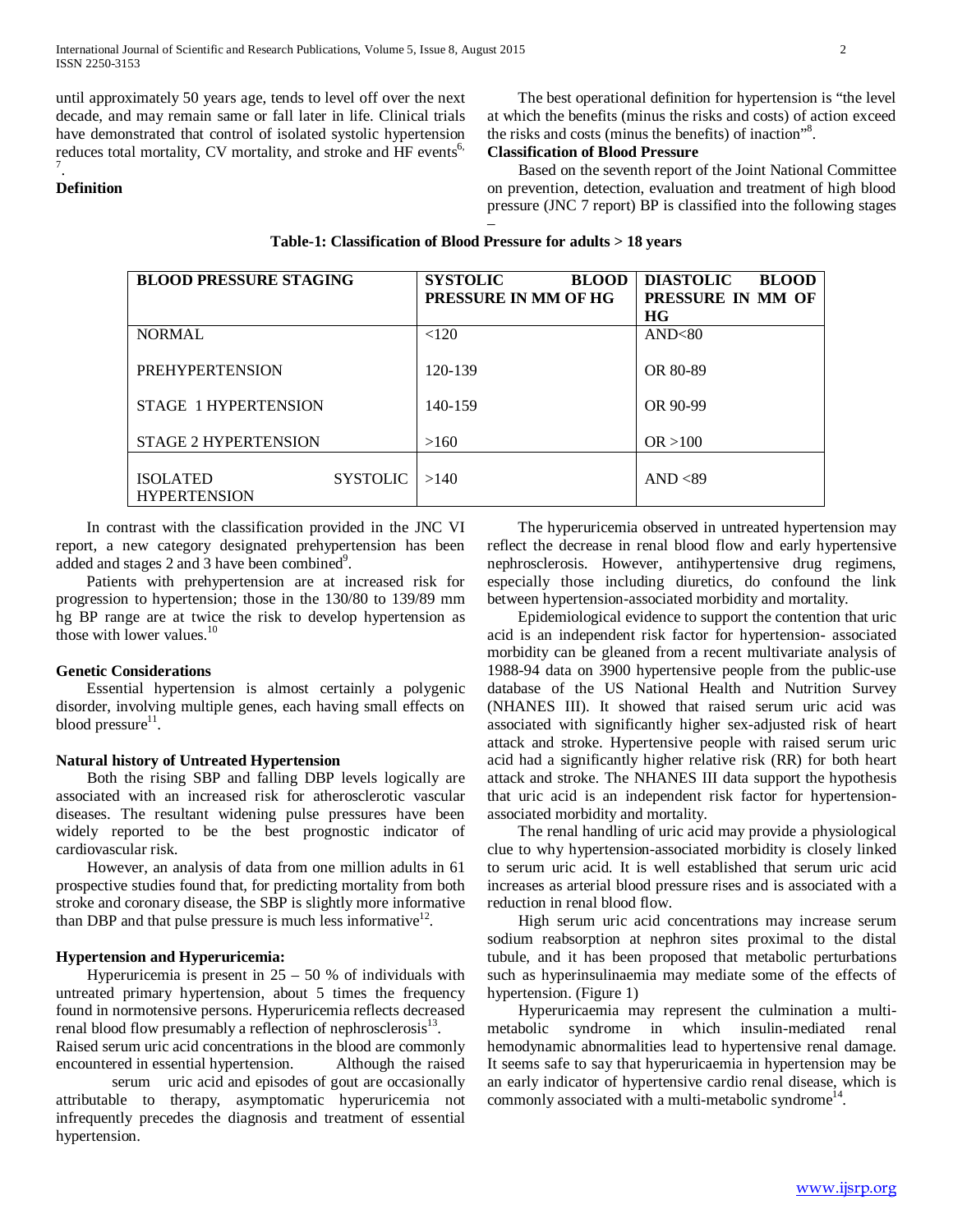

## **Figure 1: Interaction between renal pathophysiology of hyperuricemia and hypertension**

#### **Hyperuricemia:**

 Hyperuricemia may be defined as a plasma (or serum) urate concentration >420 umol/L (7.0 mg/dL). This definition is based on physicochemical, epidemiologic, and disease-related criteria. Physicochemically, hyperuricemia is the concentration of urate in the blood that exceeds the solubility limits of monosodium urate in plasma,  $415 \text{ umol/L}$  (6.8 mg/dL).

 In epidemiologic studies, hyperuricemia is defined as the mean plus 2 standard deviations of values determined from a randomly selected healthy population. When measured in unselected individuals, 95% have serum urate concentrations  $<$ 420 umol/L (7.0 mg/dL).

 Finally, hyperuricemia can be defined in relation to the risk of disease. The risk of developing gouty arthritis or urolithiasis increases with urate levels >420 umol/L (7.0 mg/dL) and escalates in proportion to the degree of elevation. Hyperuricemia is present in between 2.0 and 13.2% of ambulatory adults and somewhat more frequently in hospitalized individuals<sup>15</sup>.

#### **Increased Serum Uric Acid in Hypertension:**

 The mechanisms underlying the increase in serum uric acid and its potential prognostic implications in patients with essential hypertension are still not completely known. Uric acid, a final product of purine metabolism, is 5% plasma protein bound, is freely filtered at the glomerulus as a function of renal blood flow, is 99% reabsorbed in the proximal tubule, secreted by the distal tubule, and subjected to considerable post secretory reabsorption. Fractional secretion of uric acid is about 7% to 10%. A direct association exists between serum uric acid and renal vascular resistance in subjects with essential hypertension $16$ .

 Uric acid is also commonly associated with hypertension. It is present in 25% of untreated hypertensive subjects, in 50% of subjects taking diuretics, and in >75% of subjects with malignant hypertension. The increase in serum uric acid in hypertension may be due to the decrease in renal blood flow that accompanies the hypertensive state, since a low renal blood flow will stimulate urate reabsorption. Hypertension also results in microvascular disease, and this can lead to local tissue ischemia<sup>17</sup>.

 In addition to the release of lactate that blocks urate secretion in the proximal tubule, ischemia also results in increased uric acid synthesis. With ischemia, ATP is degraded to adenine and xanthine, and there is also increased generation of xanthine oxidase. The increased availability of substrate (xanthine) and enzyme (xanthine oxidase) results in increased uric acid generation as well as oxidant  $(O_2)$  formation. The finding that ischemia results in an increase in uric acid levels may also account for why uric acid is increased in preeclampsia and congestive heart failure<sup>18</sup>.

 Other factors may also contribute to why uric acid is associated with hypertension, including alcohol abuse, lead intoxication, obesity and insulin resistance, and diuretic use.

 The observation that an elevated uric acid is associated with subjects at cardiovascular risk may account for why hyperuricemia predicts the development of cardiovascular disease in the general population, in subjects with hypertension, and in subjects with preexisting cardiovascular disease. Hyperuricemia also predicts stroke in diabetic and nondiabetic subjects and predicts the development of hypertension and renal disease in the general population $19$ .

 In these studies, uric acid may be simply "marking" subjects at increased cardiovascular and renal risk. Consistent with this hypothesis, many studies have found that uric acid is not an independent risk factor for cardiovascular disease after controlling for these other risk factors<sup>20</sup>. Hyperuricemia is therefore considered benign unless associated with gout or kidney stone.

 Nevertheless, some studies find uric acid predictive for the development of cardiovascular disease, hypertension, and renal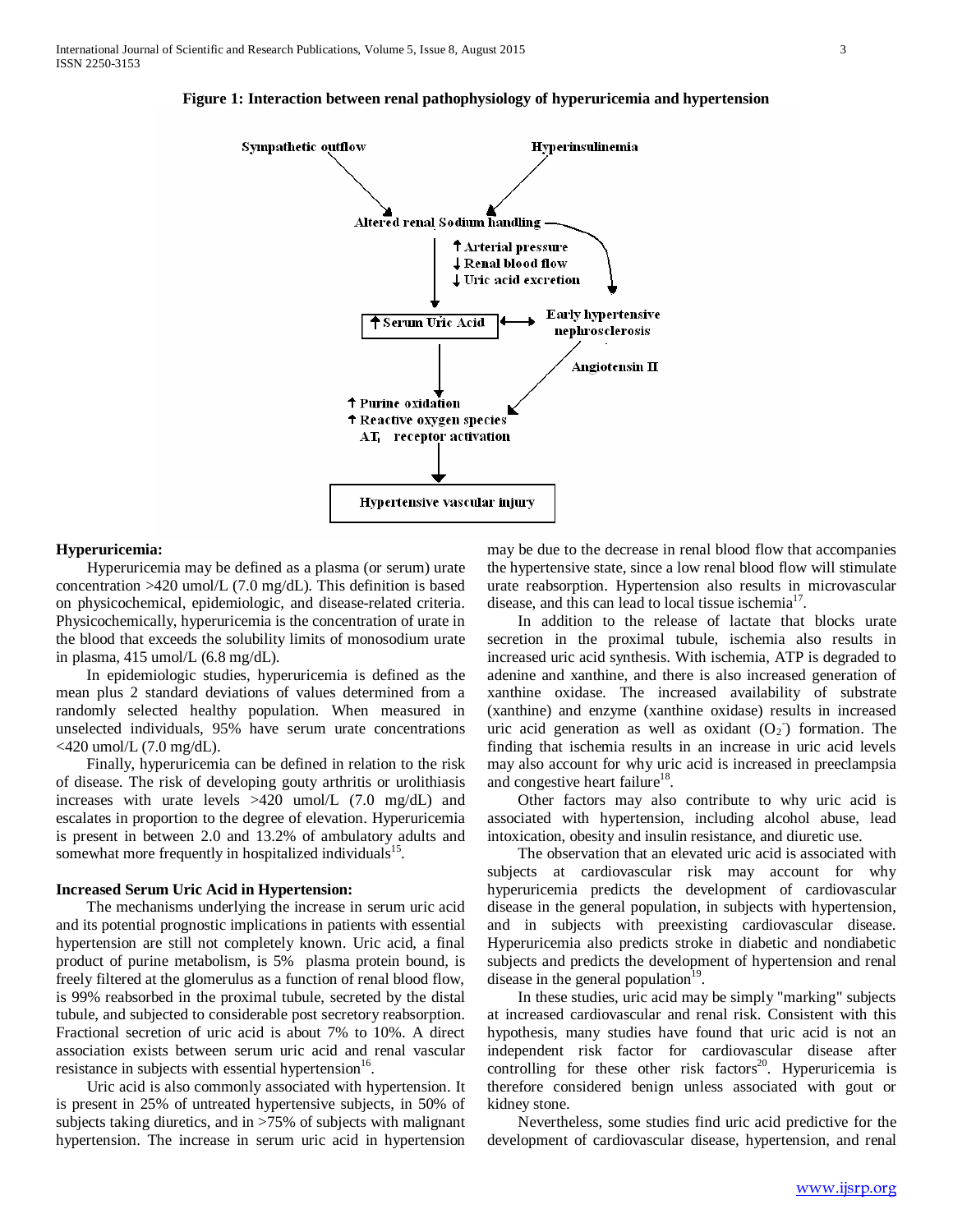disease despite controlling for associated risk factors. This raises the possibility that uric acid may have a pathogenic role in hypertension and cardiovascular disease. Indeed, recently soluble uric acid has been recognized to not be inert but rather to have several biological actions that could either be beneficial or detrimental to humans.

## II. MATERIALS AND METHODS

- TYPE OF STUDY: This study was an age and sex matched prospective case control study. Matching for other confounding factors such as diet, alcohol and smoking was also done.
- STUDY PERIOD: The study was conducted during the period from September 2010 to September 2012 at Kasturba Hospital, Manipal.
- The study included a total of 142 patients of which 80 were cases (hypertensive) and 62 were controls (non hypertensive).
- Institutional ethical committee clearance was obtained.

# **Inclusion Criteria**

- 1. Age  $> 18$  yrs.
- 2. Newly detected patients of essential hypertension.
- 3. Patients with essential hypertension on treatment.

# **Exclusion Criteria**

- 1. Patients with renal failure.
- 2. Patients on treatment with drugs altering uric acid levels such as thiazides, loop diuretics, pyrazinamide and allopurinol.
- 3. Lymphoproliferative or myeloproliferative disorders.
- 4. Secondary hypertension and pregnancy induced hypertension

## III. METHODOLOGY

- The study included a total of 142 patients of which 80 were cases (hypertensive) and 62 were controls (non hypertensive).
- The patients were classified into the various stages of hypertension as per the JNC-7 mentioned in Table 1.
- Blood pressure has been recorded as the average of 2 or more readings at each of the 2 or more visits after initial screening.
- All the patients were subjected to relevant clinical examinations and laboratory investigations to look for secondary causes of hypertension.
- Essential hypertension is diagnosed in the absence of an identifiable cause.
- Hyperuricemia is defined as the serum uric acid  $>7.0$ mg/dl in adult males, >6.0 mg/dl in adult females
- Serum uric acid levels are measured in the early morning venous blood sample after the patient is kept fasting for 12 hrs.
- Measurement of the serum uric acid was done by a chromatographic autoanalyser which absorbs light in the wavelength of  $560 - 640$  nm.

# **Reference Values for Serum Uric Acid levels -**

• In Males:  $3.4 - 7.0$  mg/dl, in females:  $2.4 - 6.0$  mg/dl.

## **OBSERVATIONS AND ANALYSIS:**

- A total of 142 patients were studied during the period of 2 years from September 2010 to September 2012. This included 80 cases (hypertensive) and 62 controls (non hypertensive).
- Out of the 80 cases (hypertensive) 58 were males and 22 were females.

Out of the 62 controls (non hypertensive) 38 were males and 24 were females. (Figure 2)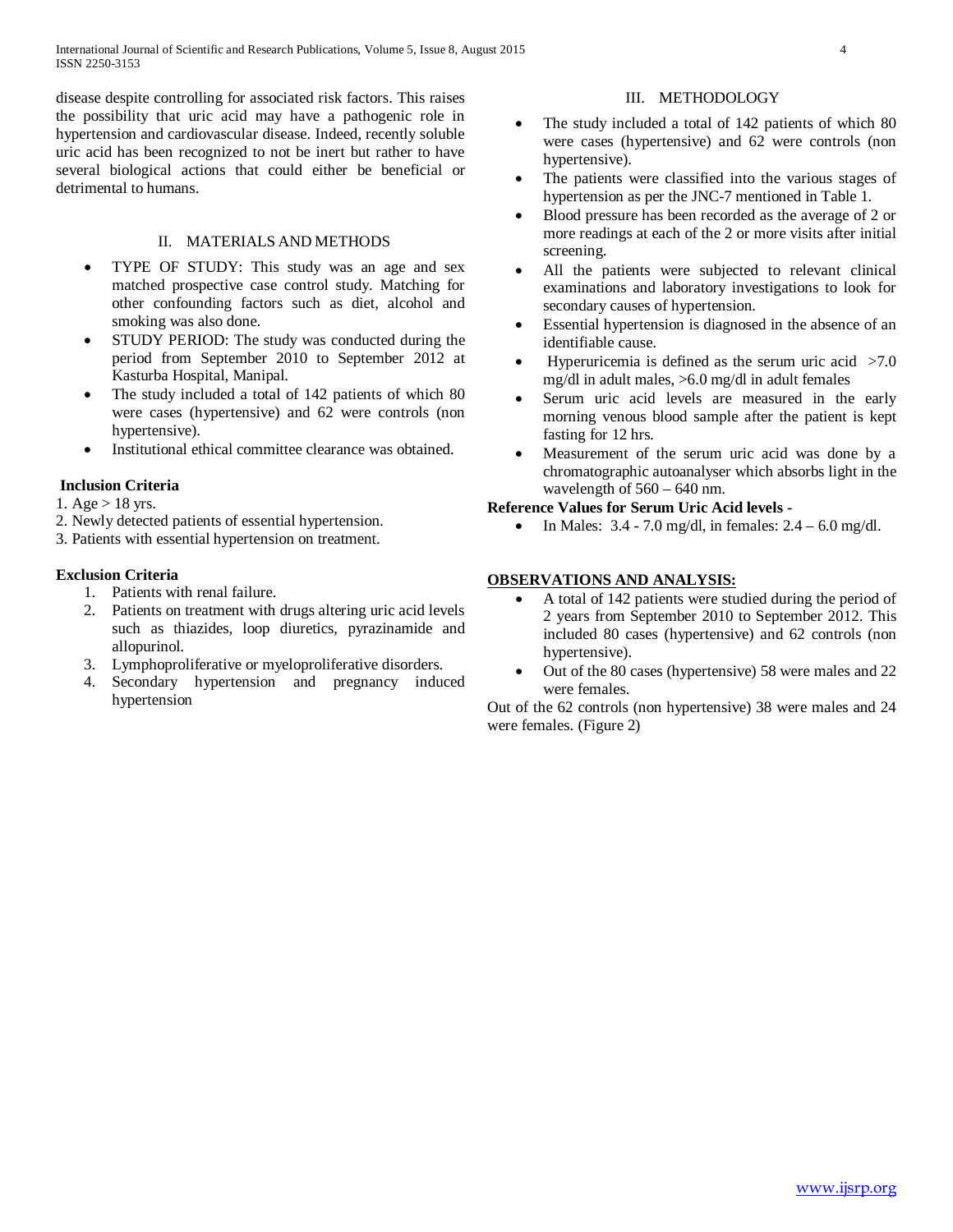**Figure 2: Bar diagram representing the total number of cases and controls with sex wise distribution.**



 The range of the serum uric acid in cases was 1.40 to 11.30mg/dl. In hypertensive males it was found to be from 1.40

to 11.30 mg/dl and in hypertensive females it was found to be from 2.70 to 11.10 mg/dl. (Table 2)

| Table 2: Range for uric acid in cases. |  |  |
|----------------------------------------|--|--|
|                                        |  |  |

| <b>Total</b> | 1.50 to $6.50$ mg/dl |  |
|--------------|----------------------|--|
| Males        | 1.50 to $6.50$ mg/dl |  |
| Females      | 1.60 to $6.20$ mg/dl |  |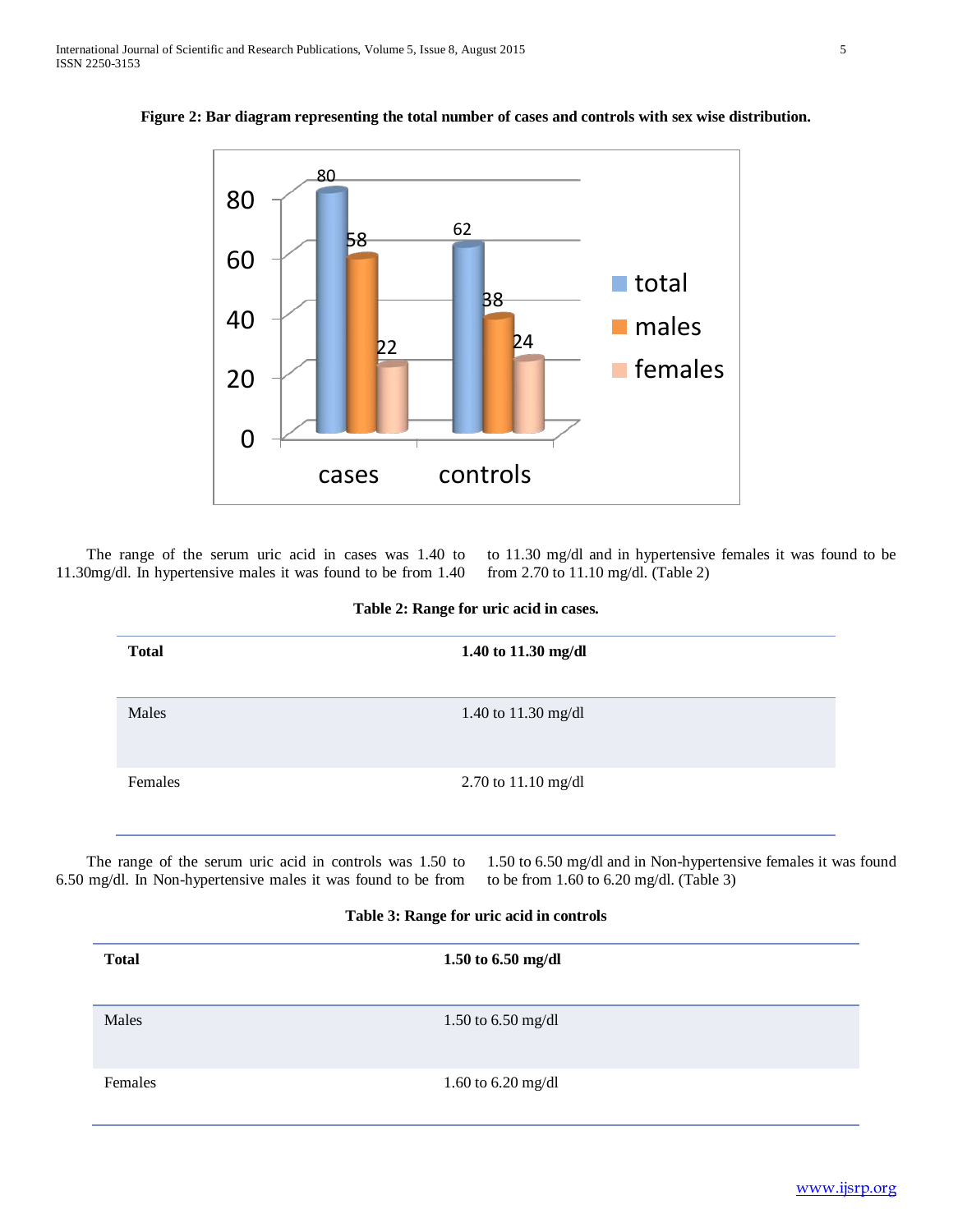The mean serum uric acid in cases (hypertensive) was 5.32 mg/dl and controls (non hypertensive) was 3.75 mg /dl. The mean serum uric acid in male cases and controls was 5.49 mg/dl and 4.02 mg/dl respectively. The mean serum uric acid in female cases and controls was 4.86 mg/dl and 3.32 mg/dl respectively. (Figure 3)

 Data analysis by T-test , done to compare the mean serum uric acid values in hypertensive with that of non-hypertensive was proven to be significant with a p value of <0.001.

# **Figure 3: Bar diagram representing the mean serum uric acid levels in comparison to cases and controls with sex wise distribution**



 The cases were classified into the different stages as per the JNC-7 classification for hypertension. Known cases of hypertension, on treatment with a well-controlled blood pressure of <140/90 mm of hg were categorized under controlled hypertension.

## Table 4: **Number of cases in different stages of hypertension with sex wise distribution.**

Out of the total 80 cases 14 were included under controlled hypertension, 26 under stage 1 hypertension, 31 under stage 2 hypertension and 9 under the isolated systolic hypertension category. (Table 4)

| <b>Stage</b>                      | <b>Males</b>   | <b>Females</b> | <b>Total</b> |
|-----------------------------------|----------------|----------------|--------------|
| Controlled hypertension           | 5.18<br>(3.80) | 3.80(1.32)     | 4.78(2.32)   |
| Stage 1                           | 4.32(1.47)     | 4.60(1.26)     | 4.42(1.38)   |
| Stage 2                           | 6.75(1.57)     | 5.83(1.30)     | 6.57(1.55)   |
| Isolated systolic<br>hypertension | 4.12(1.24)     | 5.10(0.62)     | 4.44(1.14)   |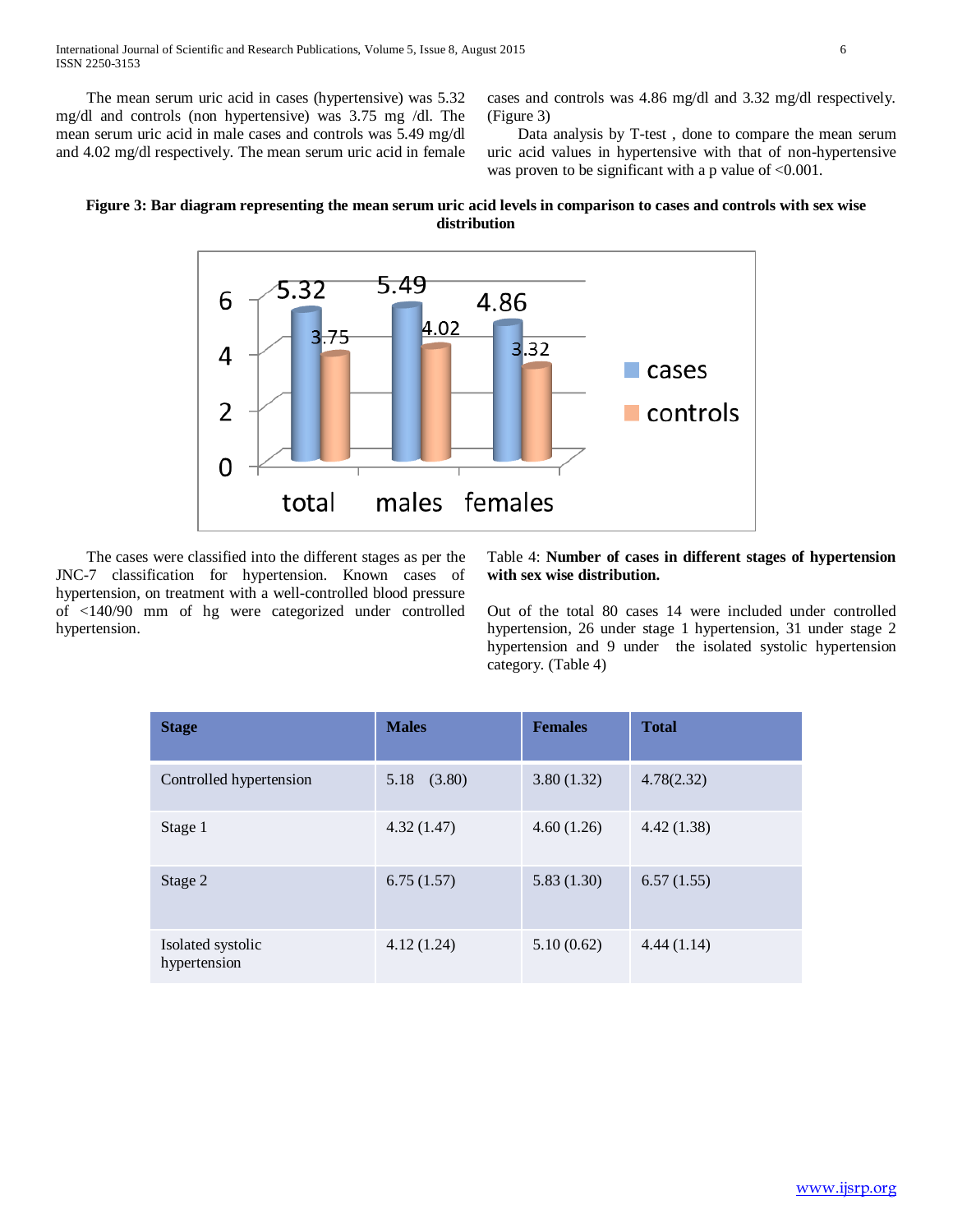The mean serum uric acid levels were found to be 4.78 (2.32) mg/dl, 4.42(1.38) mg/dl, 6.57(1.55) mg/dl and 4.44(1.44) mg/dl in controlled hypertension, stage 1 hypertension, stage 2 hypertension and isolated systolic hypertension respectively.(Table 5 and figure 4)

 Data analysis done by one way Anova test showed significant difference between stage 2 hypertension with the stage 1 hypertensive, isolated systolic hypertensive and well controlled hypertensive with the p values of 0.001, 0.001 and 0.002 respectively.

\*the values in the brackets ( ) indicate the standard deviation.

# **Table 5: Mean uric acid levels in mg/dl of cases in different stages of hypertension**

| <b>Stage</b>                   | <b>Males</b> | <b>Females</b> | <b>Total</b> |
|--------------------------------|--------------|----------------|--------------|
| Controlled hypertension        | 10           | $\overline{4}$ | 14           |
| Stage 1                        | 17           | 9              | 26           |
| Stage 2                        | 25           | 6              | 31           |
| Isolated systolic hypertension | 6            | 3              | 9            |

## **Figure 4: Bar diagram depicting the mean serum uric acid levels of cases in different stages of hypertension**



 In the total of 80 hypertensive, 41 of them were on treatment and 39 of them were not on treatment and the mean serum uric acid value was 4.98 (1.76) mg/dl and 5.67 (1.97) respectively. (Table 6)

 Cases were classified as newly detected hypertensives if they were detected to have hypertension as per the standard blood pressure measurements for the first time or during the previous 14 days and not on any form of treatment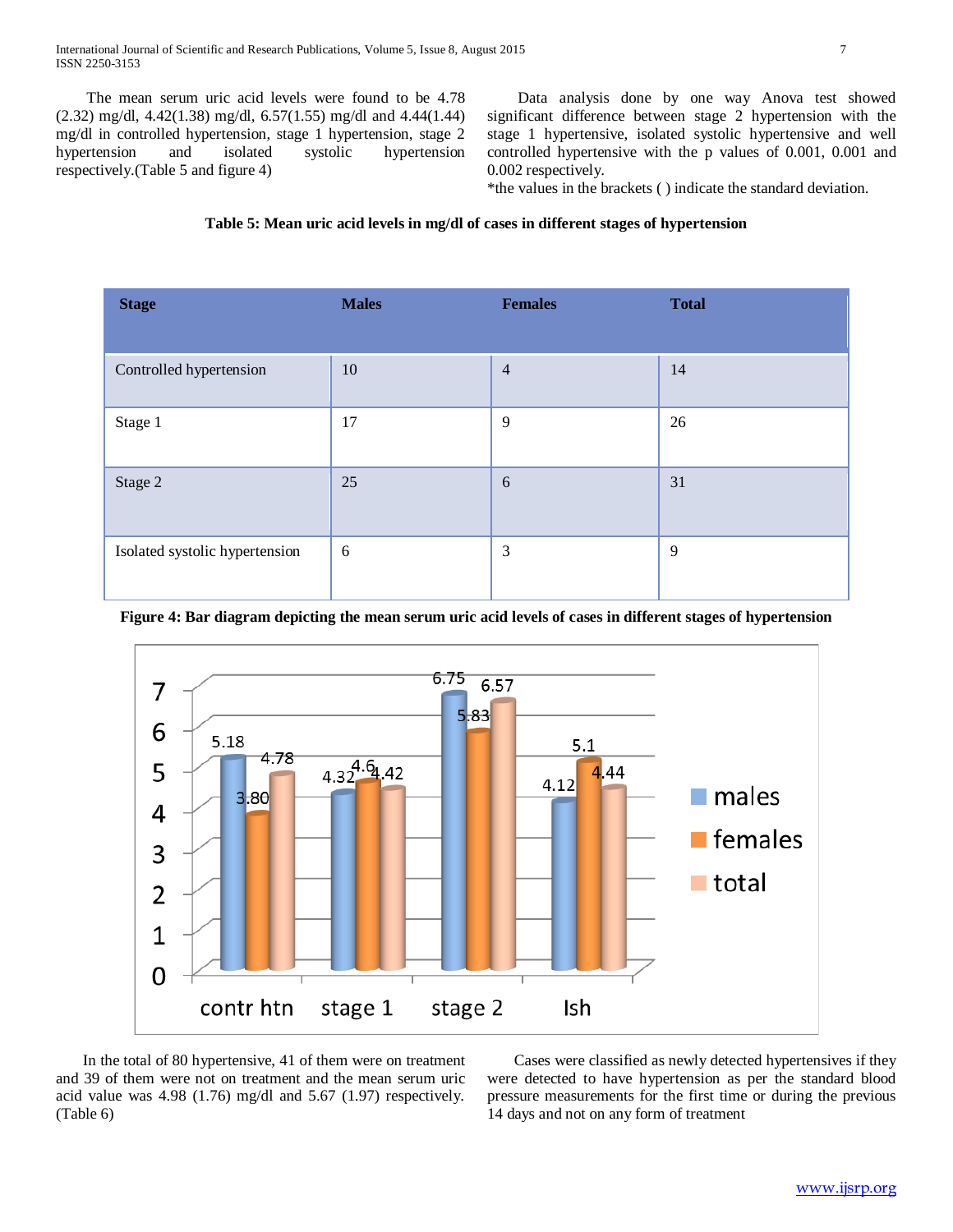| <b>Hypertensive</b>                 | <b>Total</b> | Mean uric acid in mg/dl |
|-------------------------------------|--------------|-------------------------|
| On treatment                        | 41           | 4.98(1.76)              |
| Newly detected and not on treatment | 39           | 5.67(1.97)              |

Table 6: **Comparison between hypertensive on and not on treatment**

\*values in the brackets ( ) indicate the standard deviation

 The mean systolic blood pressures recorded were 127.13 mm of hg, 149.25 mm of hg, 164.66 mm of hg and 160 mm of hg in the controlled hypertensive group, stage 1 hypertension, stage 2 hypertension and the isolated systolic hypertensive group respectively. (Figure 5)





 The mean diastolic blood pressures recorded were 83.28 mm of hg, 94.51 mm of hg, 107.33 mm of hg and 82.88 mm of hg in the controlled hypertensive group, stage 1 hypertension, stage 2 hypertension and the isolated systolic hypertensive group respectively. (Figure 6)



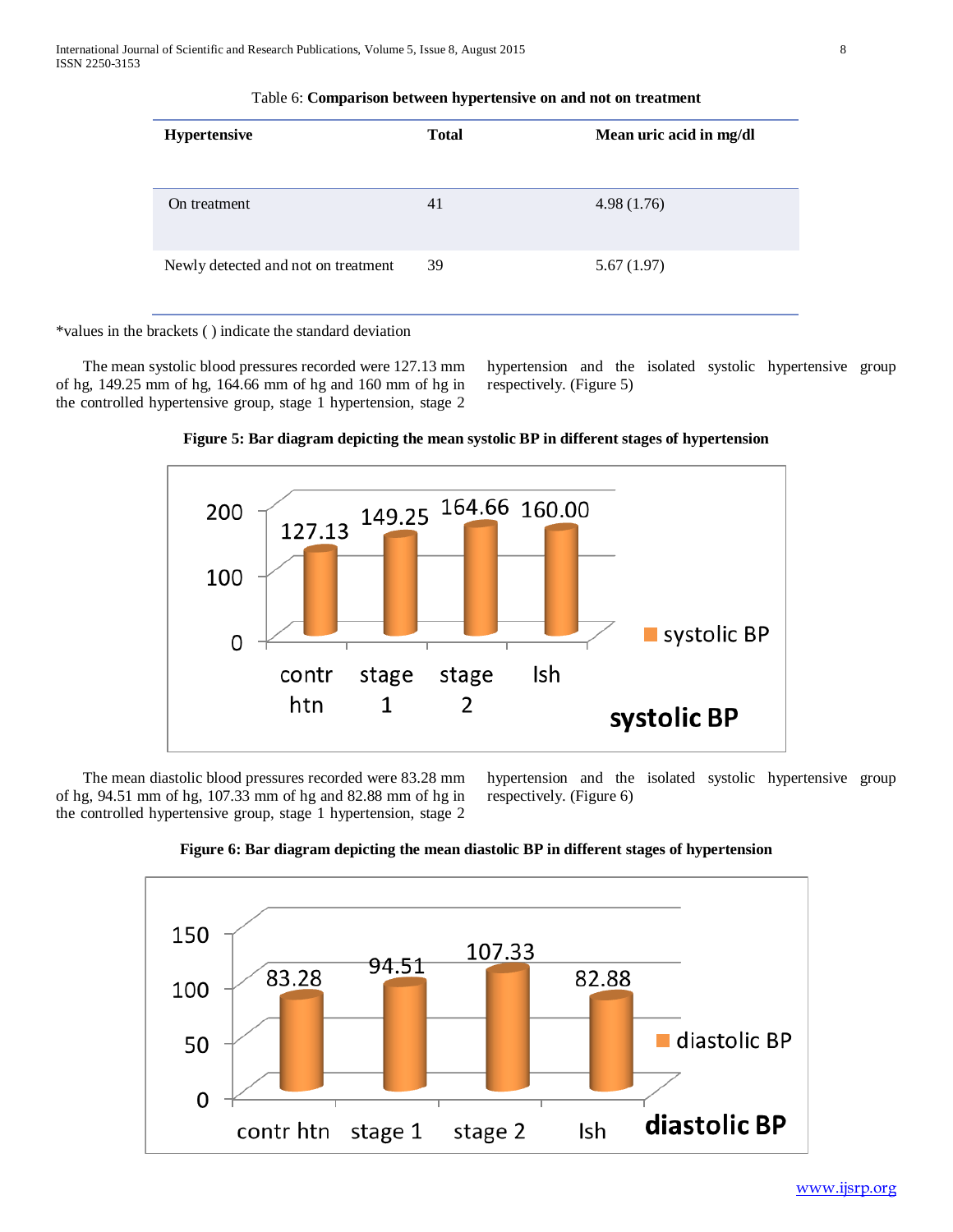- The age group in cases (hypertensive) ranges from 19 yrs to 82 yrs .In males it ranges from 19 yrs to 81 yrs and females it ranges from 32 yrs to 82 yrs.
- The age group in controls (non hypertensives) ranges from 20 yrs to 81 yrs .In males it ranges from 20 yrs to 81 yrs and females it ranges from 26 yrs to 78 yrs
- The total number of newly detected hypertensives were 39 out of which 13 were diagnosed as stage 1

hypertension, 22 as stage 2 hypertension and 4 as isolated systolic hypertension.

The mean of the serum uric acid was  $4.20(1.37)$  mg/dl, 6.56(1.40) mg/dl and 4.40(1.40) in stage 1 hypertension, stage 2 hypertension and isolated systolic hypertension respectively, in newly diagnosed hypertensives. (Table 7 and figure 7)

## **Table 7: Newly diagnosed hypertensives**

|                                  | <b>Stage 1 hypertension</b> | <b>Stage 2 hypertension</b> | <b>Isolated systolic</b><br>hypertension |
|----------------------------------|-----------------------------|-----------------------------|------------------------------------------|
| Total no.                        | 13                          | 22                          | $\overline{4}$                           |
| Mean serum uric acid<br>in mg/dl | 4.20(1.37)                  | 6.56(1.40)                  | 4.40(1.40)                               |

\*the values in the brackets ( ) indicate the standard deviation





## **hypertension**

## IV. DISCUSSION

 Elevated serum uric acid levels have been associated with an increased risk for cardiovascular disease. The potential mechanisms by which serum uric acid may directly affect cardiovascular risk include enhanced platelet aggregation and inflammatory activation of the endothelium<sup>21</sup>.

 In few studies, the association of serum uric acid with cardiovascular disease was uncertain after multivariate adjustment as in the Framingham Heart Study<sup>10</sup> and the ARIC study , but in others such as the study done by *verdecchia et al<sup>22</sup>* the association remained certain and significant.

 Because elevated serum uric acid is correlated with several risk factors including renal dysfunction, hypertension, insulin resistance, hyper-homocystenemia and hyperlipidemia, it is debated whether serum uric acid is an independent cardiovascular risk factor.

 *In the present study* the mean serum uric acid in the hypertensive group was 5.49 (1.86) mg/dl in males and 4.86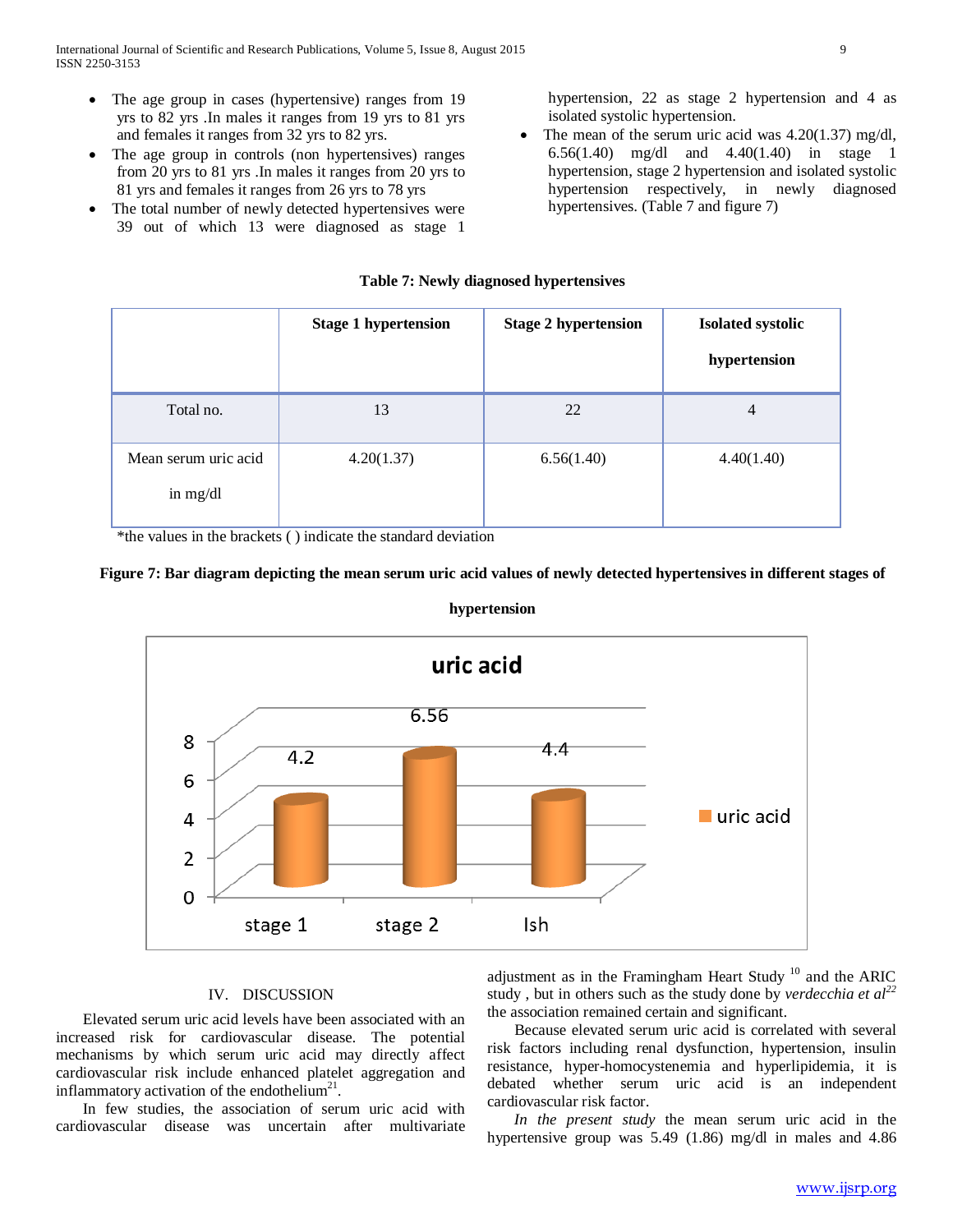(1.47) mg /dl in females. On the other hand the mean serum uric acid level in the control group was 4.02 (1.09) mg/dl in males and 3.32 (1.196) mg/dl in females.

 Data analysis by T-test, done to compare the mean serum uric acid values in hypertensive with that of non-hypertensive was proven to be significant with a p value of  $<0.001$ .

 Data analysis by one way Anova test, was done to compare the mean serum uric acid and their significance between the different stages of hypertension and showed the following results

Non hypertensive and stage 1 hypertension p value of 0.337.

 Non hypertensive and stage 2 hypertension p value of  $< 0.001$ .

 Non hypertensive and controlled hypertension p value of 0.116.

 Non hypertensive and isolated systolic hypertension p value of 0.664.

 Though the difference in serum uric acid levels were found to be more in other stages of hypertension as compared to the non-hypertensive, statistical significance was found only in stage 2 hypertensive when compared to non-hypertensive.

 There was also significant difference noted between stage 2 of hypertension with the stage 1 hypertensive, isolated systolic hypertensive and well controlled hypertensive with the p values of 0.001, 0.001 and 0.002 respectively.

 There is a considerable difference in the mean serum uric acid levels between stages 1, 2 and isolated systolic hypertension in the newly detected hypertensive but it is not of a linear correlation.

 The mean serum uric acid levels in the hypertensive on treatment was 4.90 (1.97) mg/dl and those not on treatment was 5.67 (1.76) mg/dl with a p-value of 0.514.

 Hence it appears that treatment of hypertension does not cause significant difference in the serum uric acid levels.

 In the *PIUMA study* involving 1720 subjects who were followed up for 12 years *Verdechchia et al* has reported that in untreated subjects with essential hypertension, raised uric acid is a powerful risk marker for subsequent cardiovascular disease and all-cause mortality  $22$ 

 *Abdallah jeraiah et al* In the study involving 49 known hypertensive (31 males and 18 females) and 16 healthy controls (without hypertension) reported serum uric acid levels from patients taken from various hospitals with hypertension increased significantly when compared with controls ( $p < 0.001$ ). Male and female hypertensive patients had showed significant increase in serum uric acid levels when compared with controls  $(p < 0.001)^{23}$ .

 *Selby et al* conducted a nested case-control study of 1,031 cases of essential hypertension and 1,031 persistently normotensive controls from the Kaiser Permanente Multiphasic Health Checkup cohort in Northern California adjusting for the risk factors, forced vital capacity (p less than 0.001), serum uric acid ( $p = 0.003$ ), serum cholesterol ( $p = 0.012$ ), and heart rate ( $p = 0.012$ ) = 0.014) remained independently predictive for essential hypertension.

 Uric acid remained positively related to risk (odds ratio, fifth vs. first quintile =  $2.19$ ,  $95\%$  Cl 1.20-3.98). Both forced vital capacity and serum uric acid are closely linked to development of hypertension and may be markers of susceptibility or intermediate steps in pathways leading to hypertension  $24$ .

 *Fessel et al* observed an elevation of systolic blood pressure in hyperuricemic patients but no elevation of diastolic blood pressure could be observed <sup>25</sup>.

 *Myers et al* reported some elevation of serum uric acid level in accordance with the increased blood pressure, but it was not a definite correlation<sup>26</sup>.

 *Zainab abdul razak et a*l in their study in Iraq featuring 20 cases and 15 controls had a mean serum uric acid value of 8.03(3.50) mg/dl in comparison to 4.32(1.07) mg/dl with a significant p value of  $<0.05$ .

 The study showed that the serum levels of uric acid, CRP and total cholesterol were significantly higher in patients with hypertension than in healthy controls  $27$ .

 It certainly is possible that uric acid may be an earlier and more sensitive maker of decreased renal blood flow than serum creatinine. It has been recently suggested that since uric acid may play a role in the formation of free radicals and oxidative stress, the increased risk of hypertension in subjects with raised serum uric acid levels might be associated with this increased generation of free radicals.

 Several observations support this concept of free radical mediated inhibition of endothelium dependent vasodilation. An antioxidant deficiency in diet which produces hyperuricemia, contributes to the etiology of hypertension, and the antioxidant drugs also show a blood pressure lowering effect in both diabetic and hypertensive patients<sup>28</sup>.

 Three possible conclusions can be drawn from the association of hypertension with raised serum uric acid levels. Hypertension may arise as a result of hyperuricemia, hypertension can cause hyperuricemia and the duration and severity of hypertension is related directly to the serum uric acid levels.

 In gouty patients without advanced tophi, however renal failure and hypertension are rare. In a group of 80 patient's attending the Hammersmith hospital gout clinic only 2 were hypertensive. In a study of gouty patients of Northern India by *Kumar et al* they found that only one out of 30 patients had hypertension $29$ .

 *Fessel et al* showed no appreciable loss of renal function in 112 patients with gout as compared to normal subjects followed up for  $12 \text{ years}^{25}$ .

 In a study by *Lawrence E Ramsay* there was no evidence that hyperuricemia had a deleterious effect on renal function<sup>30</sup>.

*Canon et al* considered that an impairment of renal function will raise the serum uric acid levels more commonly than an increased serum uric acid will cause renal damage<sup>31</sup>.

 Hence it is unlikely that hypertension arises as a result of raised serum uric acid levels, but the possibility that uric acid which plays a role in the formation of free radicals and oxidative stress, the increased risk of hypertension in subjects with raised serum uric acid levels might be associated with this increased generation of free radicals. Hence the fact that raised serum uric acid levels can lead to Hypertension cannot be entirely ruled out. As to the possibility that Hypertension can cause hyperuricemia, it is thought that hyperuricemia can result from either overproduction of uric acid or from under excretion of uric acid. Overproduction of uric acid can be measured by the rate of incorporation of acid precursors such as Glycine labeled N 15, into the uric acid pool. Such a study carried out in 4 hypertensive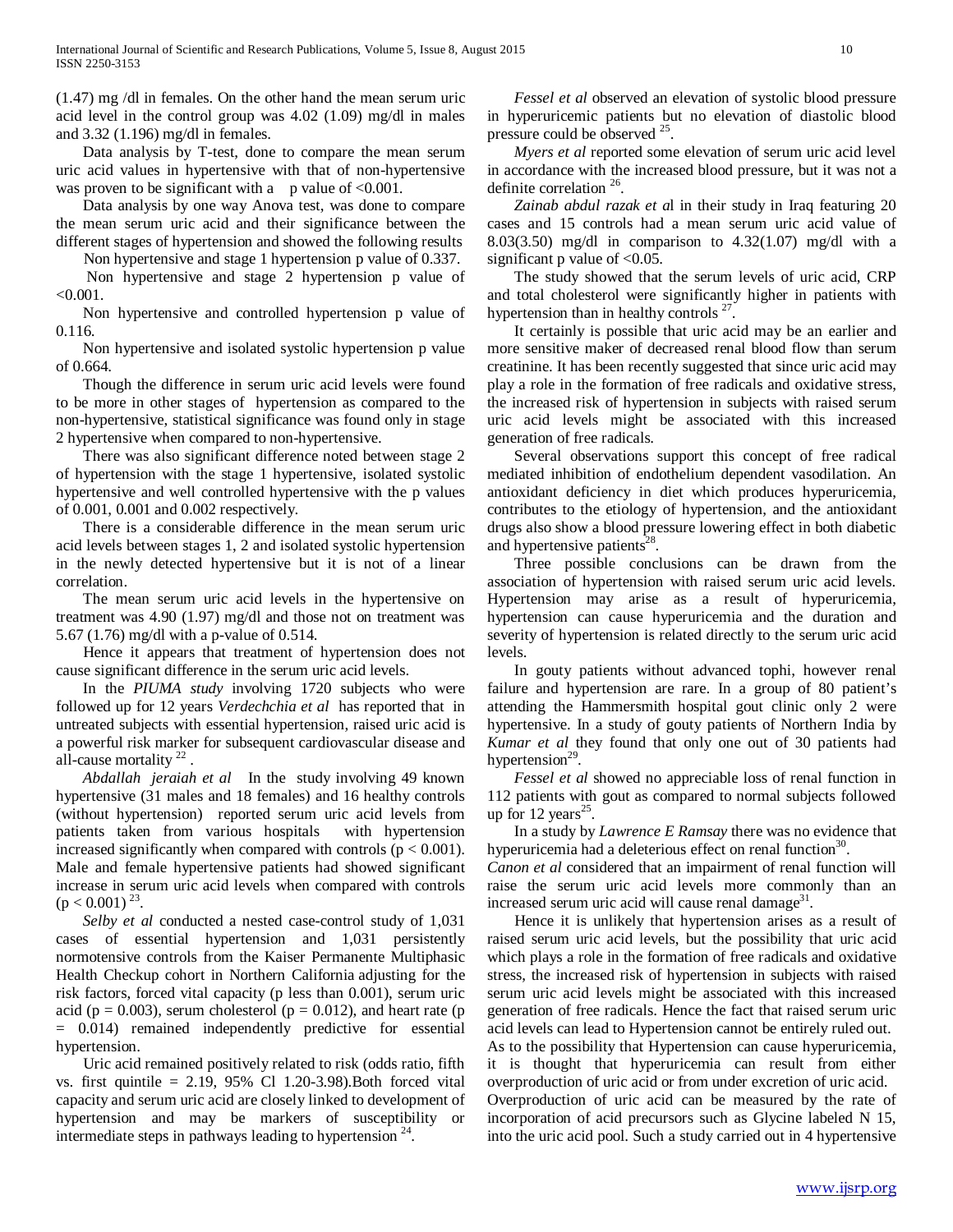patients with raised serum uric acid levels did not show any overproduction of uric acid.

## In the study of *Breckenridge* <sup>1</sup> excretion of uric acid and uric acid clearance were lower in all hypertensive patients than in the normal group. When the uric acid clearance was expressed per 100ml of glomerular filtrate, there was no significant difference between normal subjects and hypertensive patients who had normal serum uric acid levels, but the difference between those 2 groups and the hyperuricemic hypertensive was significant and they suggested a renal tubular abnormality in the handling of uric acid, the nature of the abnormality which was not clear.

 Later *Messerli et al* showed that hyperuricemia in hypertensive is due to early renal vascular involvement, namely nephrosclerosis 28. Serum uric acid rises because of impaired renal tubular function, which is the main site of regulation of serum uric acid due to nephrosclerosis. *Tykarski* in his study showed that serum uric acid levels in hypertensives are due to impaired tubular secretion of urate <sup>32</sup>.

 In the *present study* incidence and severity of elevated serum uric acid levels between cases and controls correlated significantly with the severity of hypertension. This correlated with both the Kinsey  $33$  and Breckenridge  $^1$ studies, but according to *Cannon et al* 31 severity of hypertension had no relation to serum uric acid levels. Our study agrees with the study of *Tykarski et al* in that there is a positive correlation between serum uric acid and severity of hypertension<sup>32</sup> as per the stages but it is not of a linear correlation.

 *Breckenridge* in his study showed an increasing incidence of hyperuricemia as the diastolic BP increased in his study, but there was no tendency for hyperuricemia to occur, only with patients with more severe hypertension<sup>1</sup>.

 *The PIUMA study* demonstrates a strong independent association between serum uric acid levels and CV risk in initially untreated and asymptomatic adult subjects with essential hypertension, but it is unable to answer the question of whether serum uric acid exerts direct toxic effects. As extensively reviewed by *Puig and Ruilope*, <sup>34</sup> both uric acid and superoxide radicals are produced for the effect of xanthine oxidase in the late phase of purine metabolism. Superoxide radicals, which may cause tissue and vascular damage, <sup>35</sup> are increased in subjects with essential hypertension.<sup>36</sup> It would be important to clarify whether such increase is due, at least in part, to enhanced xanthine oxidase activity and whether inhibition of this enzyme by allopurinol may reduce CV risk .<sup>37</sup>

 In our study it was found that there is definite relation in serum uric acid levels between hypertensive patients and normotensive patients and there is a directly proportional relation in the levels of serum uric acid in relation to the severity of hypertension, though it is not of a linear correlation. Also it was found that there was no significant difference in the levels of serum uric acid in hypertensive on treatment as compared to those not on treatment.

 Hence the possibility of serum uric acid acting by the production of free radicals and causing oxidative stress leading to hypertension and whether the duration and severity of hypertension lead to renal dysfunction in the form of nephrosclerosis leading to higher levels of serum uric acid has to be considered as various other studies have also shown to have a positive relation in the serum uric acid levels and hypertension.

#### V. CONCLUSION

Thus based on the study carried out we can conclude that

- 1. Serum uric acid is significantly elevated in hypertensive as compared to normotensive individuals.
- 2. Serum uric acid can be used probably as an early biochemical marker to determine the severity of hypertension as stage 2 hypertensive had more elevation in serum uric acid levels as compared to other hypertensive.
- 3. The uric acid levels did not differ significantly between hypertensive with and without treatment.
- 4. There is a considerable difference in the mean serum uric acid levels between stages 1, 2 and isolated systolic hypertension in the newly detected hypertensive but it is not of a linear correlation.
- 5. Thus serum uric acid estimation can be used for aiding in the diagnosis of essential hypertension as well as in assessment of the severity.

#### **REFERENCES**

- [1] A. Breckenridge "Hypertension and Hyperuricemia" The Lancet 1966: 287; 15-18.
- [2] Frohlich ED "Uric acid: A risk factor for coronary heart disease." JAMA 1993; 270:378-379.
- [3] World Health report 2002. Reducing Risks and Promoting Healthy Life Geneva, Switzerland: World Health Organization; 2002: 7, 58. http://www.who.int/whr/2002.
- [4] Vasan R S, Beiser A, Sheshadri S, et al. "Residual lifetime risk for developing hypertension in middle-aged women and men: The Framingham Heart Study." JAMA 2002; 287:1003-1010.
- [5] Lewington S, Clerk R, Qizilbash N, et al. " A meta-analysis of individual data for 1 million adults in 61 prospective studies". Prospective Studies Collaboration. Lancet 2002:360:1903-1913.
- [6] SHEP Cooperative Research Group. "Prevention of Stroke by antihypertensive drug treatment in older patients with isolated systolic hypertension, Final results of the Systolic Hypertension in the Elderly Program (SHEP)". JAMA 1991; 265:3255-3264.
- [7] Staessen JA, Thijis L, Fagard R et al. " Predicting cardiovascular risk using conventional vs. ambulatory blood pressure in older patients with systolic hypertension". JAMA 1999; 282:539-546.
- [8] Norman M Kaplan, Braunwald's textbook of Cardiovascular Medicine 9th edition, "Systemic Hypertension: Mechanism and Diagnosis"; Elsevier Saunders 37:962.
- [9] Aram V. Chobanian, George L. Bakris. " The Seventh Report of the Joint National Committee on Prevention, Detection, Evaluation, and Treatment of High Blood Pressure" JAMA, 2003, May 21,vol 289; 2561-2562.
- [10] Vasan RS, Larson MG, Leip EP et al " Assessment of frequency of progression to hypertension in non-hypertensive participants in the Framingham Heart Study" Lancet 2001; 358: 1682-1686.
- [11] Luft FC "Hypertension as a complex genetic trait" Seminar in Nephrology, 2002 22:115.
- [12] Prospective Studies Collaboration: "Age specific relevance of usual blood pressure to vascular mortality: A Meta analysis of individual data for 1 million adults in 61 prospective studies" Lancet 2002, 360; 1903.
- [13] Norman M Kaplan, Braunwald's textbook of Cardiovascular Medicine 9th edition "Systemic Hypertension: Mechanism and Diagnosis." Elsevier Saunders 37:935-972.
- [14] Harry J. Ward, "Uric Acid as an independent risk factor in the treatment of hypertension" The Lancet 1998:352:670-671.
- [15] Robert L. Wortmann "Disorders of Purine and Pyrimidine Metabolism" Harrison's Principles of Internal Medicine 18th edition, Mc-Gram Hill, 3182-3185.